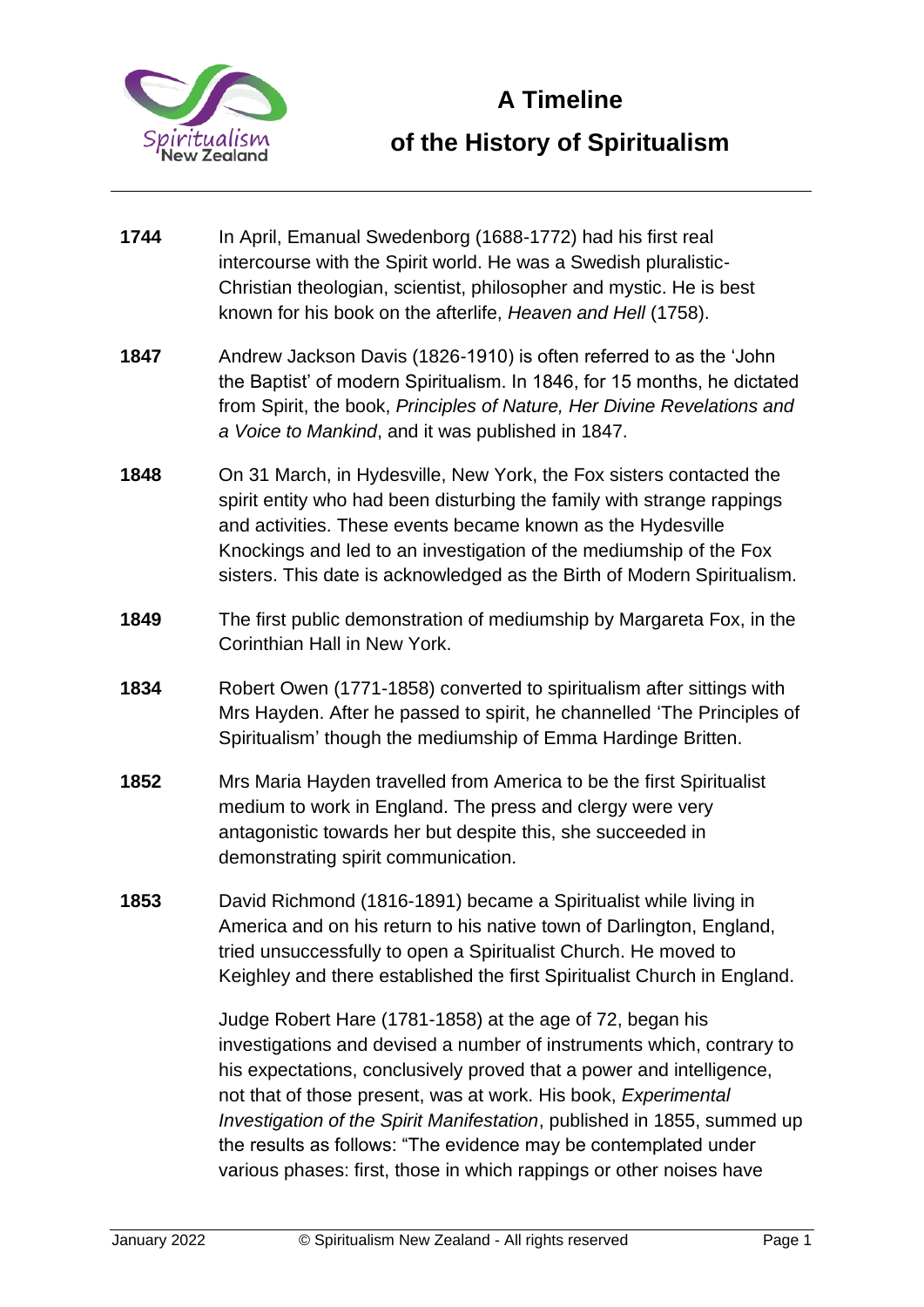

been made which could not be traced to any mortal agency; secondly, those in which sounds were so made as to indicate letters forming grammatical, well-spelt sentences, affording proof that they were under the guidance of some rational being; thirdly, those in which the nature of the communication has been such as to prove that the being causing them must, agreeably to accompanying allegations, be some known acquaintance, friend, or relative of the inquirer."

Judge John W. Edmonds (1916-1874) was one of the most influential early American Spiritualists. After a great public career, as a member of both branches of the New York State Legislature and, for some time, President of the Senate and Judge of the Supreme Court of New York, he resigned the latter position on account of the outcry raised against his spiritualistic beliefs and, especially, his support of the Fox sisters.

**1853** Daniel Dunglas Home (1833-1886) was one of the greatest physical mediums who produced virtually all types of physical phenomena. He developed his skills in America and returned to England in 1855 where the remarkable phenomena aroused great interest.

> Dr Henry Slade was an American medium famous for slate-writing, in which messages were written on sealed slates. He was thoroughly tested by several eminent investigators and pronounced genuine.

The first Spiritualist Newspaper, *The Yorkshire Spiritual Telegraph*, was published in Keithley.

- **1855** Alexander N. Aksakof (1832-1903), Imperial Councillor to the Czar, the pioneer Spiritualist of Russia, and a Swedenborg enthusiast whose introduction to modern Spiritualism was affected by Andrew Jackson Davis', *Principles of Nature*, *Her Divine Revelations* and *a Voice to Mankind*.
- **1856** Allen Kardec (1804-1869) published his classic, *Le Livre des Esprits* (*The Spirits Book*). Not very much is known about Allan Kardec's early years within the spiritualist movement, but his impact upon the movement was profound.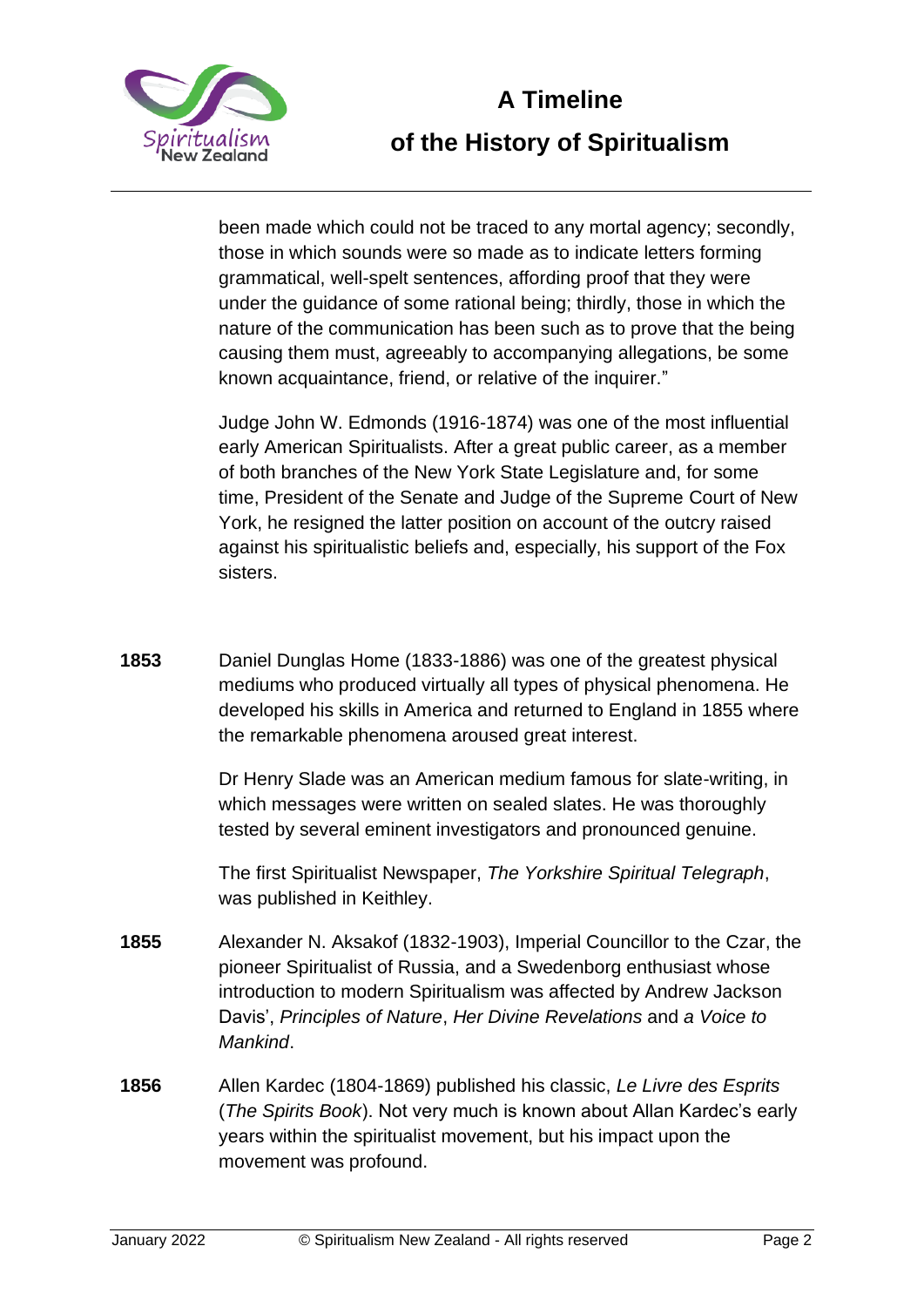

James Martin Peebles (1822-1922) was known as 'the spiritual pilgrim' as he enthusiastically spread his philosophy through his writings and travels around the United States and the world. Himself a medium, he was surrounded by what he called his 'band of angels' from whom he received inspiration and spiritual guidance.

- **1860s** Spiritualism first appeared in the late 1860s in Otago, New Zealand.
- **1863** Andrew Jackson Davis (1828-1910) established the Spiritualist Lyceum in New York. The American born medium who, through his visits to the 'Summerland' during 'out of body' experiences, initiated Lyceum education and is acknowledged today as the Father of the Lyceum Movement (equivalent of Sunday Schools).

The first Lyceum in England was opened by Mr J. Hitchcock in Nottingham.

- **1865** An attempt was made to form the first National Organisation of Spiritualists in Darlington, England.
- **1866** Emma Hardinge (later Hardinge Britten) (1823-1899) returned to England from America where she was quickly recognised as a powerful medium and is perhaps the most renowned and most respected advocate and proponent in the early Modern Spiritualist Movement.
- **1869** The Dialectical Society in London appointed a committee to investigate Spiritualism. They published a very favourable report – the best by any external body.
- **1870** On 25 June an article called Rules to Be Observed When Forming Spiritual Circles by Emma Hardinge appeared in the Echo paper in Dunedin, New Zealand.
- **1871** Emma Hardinge Britten received 'The Principles of Spiritualism' from Robert Owen after he passed to Spirit.

Sir William Crookes (1832-1919) reported on Spiritualism to the Royal Society and published his findings in the quarterly *Journal of Science*.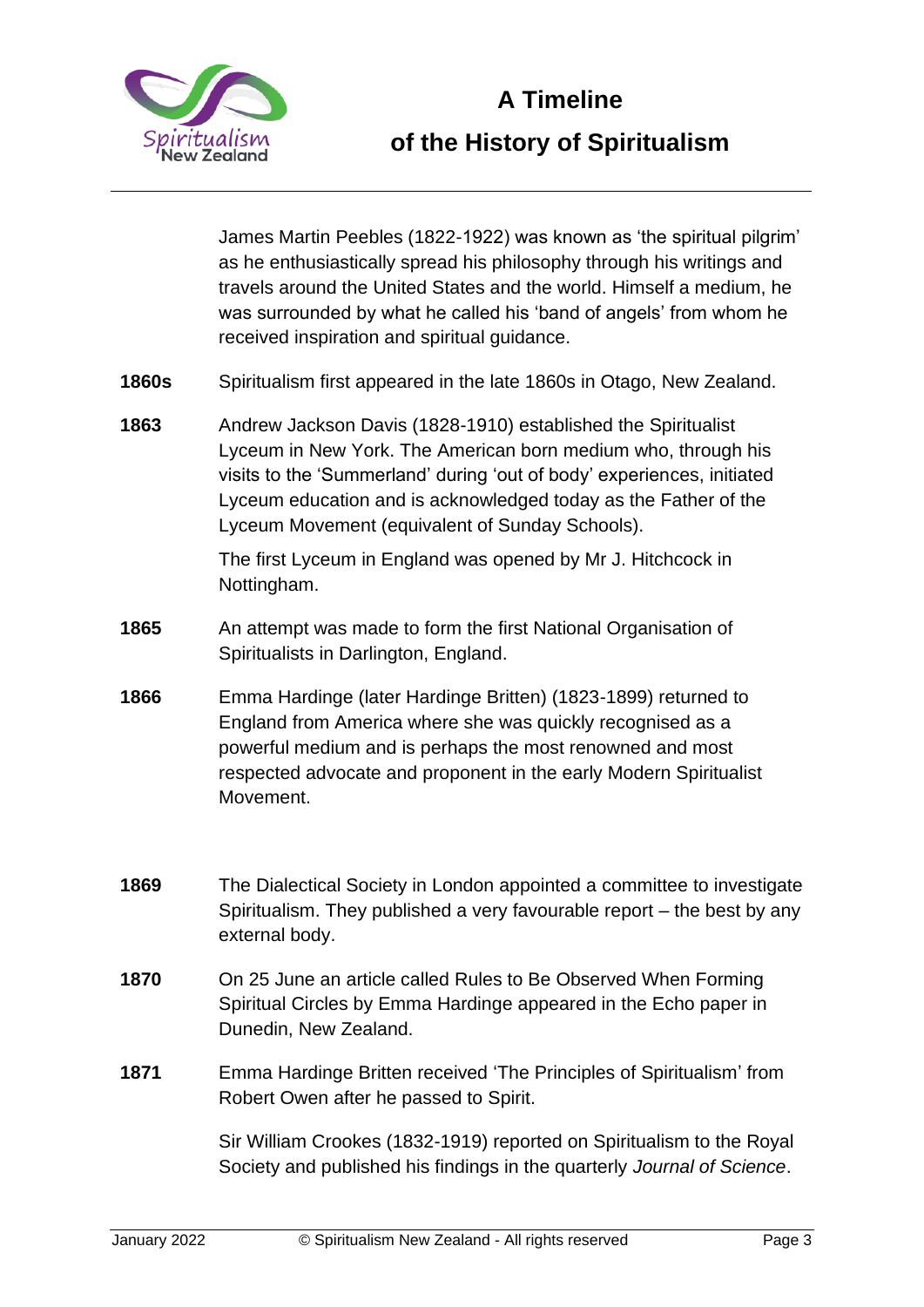

He was an outstanding physicist who began his investigations into spiritualism with the avowed intent of exposing it as a nonsense. However, the facts (particularly his investigation of Katie King through the mediumship of Florence Cook) were too overwhelming, and to the end of his life he remained completely convinced of the truth of spirit communication.

**1872** James Smith, a Spiritualist from Australia, visited Dunedin.

William Stainton Moses (1839-1892) was an Oxford MA and a clergyman in the Church of England. He was a leading light in promoting The London Spiritualist Alliance and became its first President and the first editor of *Light*. His great contributions were the teachings produced through him by means of spirit-controlled writing and published as *Spirit Teachings* and *More Spirit Teachings*.

A second attempt to form a national organisation was made at a National Conference in Darlington but again it failed. However, it stimulated interest and it was recognised that there was a need for such an organisation.

**1873** J.M. Peebles and 'Dr' E.C. Dunn, two American spiritualists, visited New Zealand, giving lectures.

> A conference was held in Liverpool which led to the formation of the British National Association of Spiritualists, with headquarters in London.

> E.W. Cox, Sergeant-at-Law, well-known psychical investigator., assisted William Crookes in his first experiments with D.D. Home, suggested the term 'psychic force', published a booklet *Spiritualism Scientifically Examined with Proofs of the Existence of a Psychic Force*.

- **1874** Helena Petrovna Blavatsky (1831-1891). Commonly known as Madam Blavatsky, founded the Theosophical Movement and wrote several books and articles.
- **1879** Emma Hardinge Britten toured Australia and New Zealand to promote Spiritualism.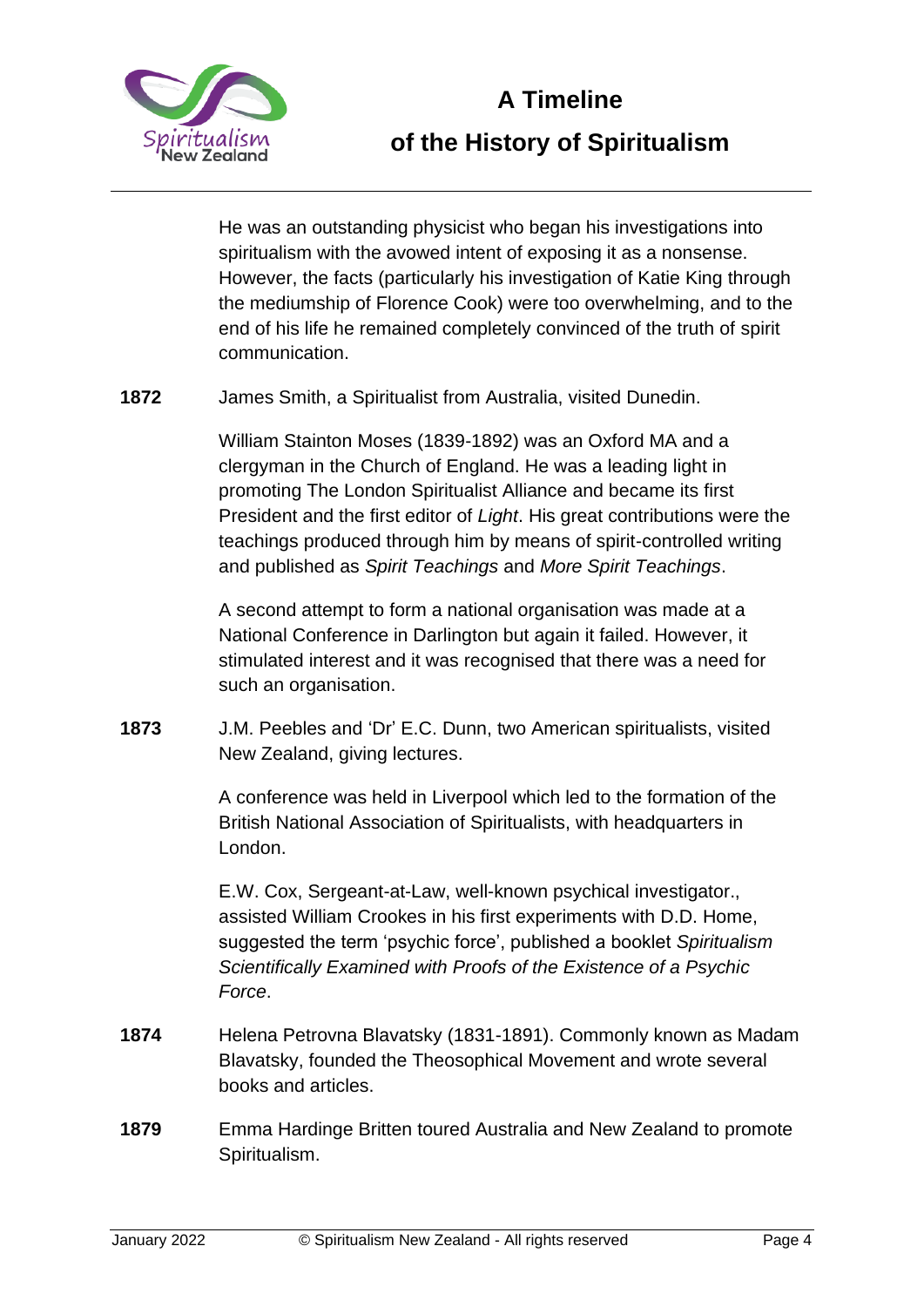

- **1881** A Free Thought Association Lyceum the Rationalist and Spiritualist answer to the Sunday School – was dedicated in Dunedin.
- **1882** The Society for Psychical Research started in England.
- **1883** William Charles Nation (1840-1930) began his long association with Spiritualism in New Zealand while living in Greymouth where he ran a circle in his own home.

Sir Oliver Lodge (1851-1940) was a world-renowned physicist and a fearless champion of survival. One could not really call him a proponent of the Spiritualist Movement, but he was, surely, an avid believer in Spiritualist concepts. It was in this year that he had his first spiritual experiences when he was invited by Mr Malcolm Guthrie to join his investigations in thought transference in Liverpool, England.

**1884** The formation of the Wellington Association of Spiritualists which lasted for eight years.

> Leonore E. Piper (1857-1950) of Boston, USA, allowed herself to be subjected to the most exacting scientific, investigation of her mediumship for a period of 45 years. This great medium was instrumental in converting many eminent people to belief in a spirit agency operating through her trance mediumship.

Dr Richard Hodgson was an early member of the Society for Psychical Research who soon became noted as a competent and critical investigator. He made a systematic study of her mediumship of Mrs Leonore Piper, through which he became completely convinced of the reality of spirit return. The development of his own mediumship powers late in life brought to him an even deeper conviction.

- **1885** Emma Hardinge Britten launched the weekly paper the *Two Worlds*, a publication that continues today.
- **1887** William Charles Nation launched his first New Zealand spiritualist paper called *More Light*. All the work required to publish the paper, from writing articles to typesetting, was done by Nation alone. He continued to produce the paper until 1893.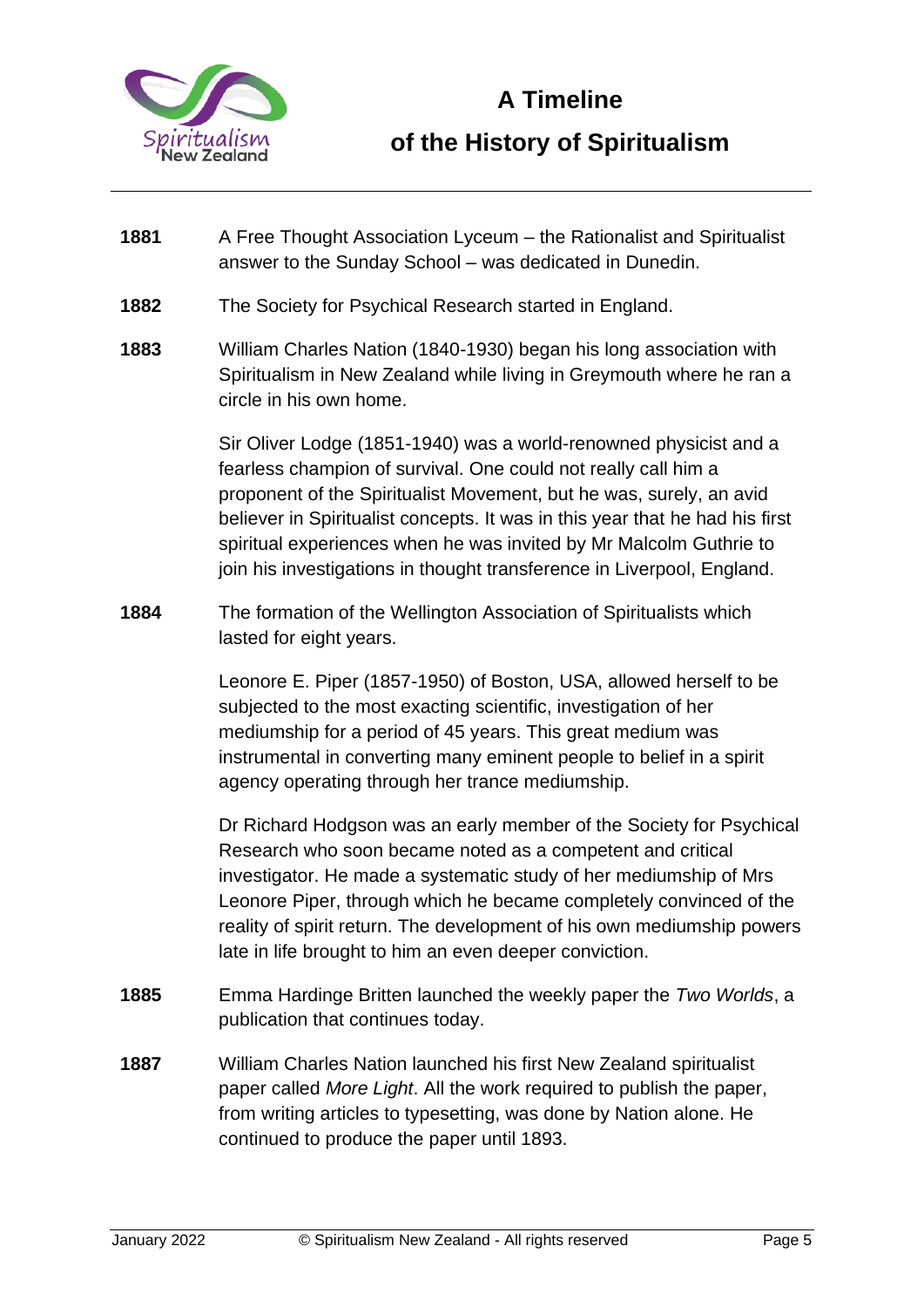

- **1889** Formation of the Spiritualists National Union in England.
- **1890** Jan Guzyk (1875-1928). A Polish materialisation medium, the son of a weaver whose strange powers first manifested in his years of apprenticeship in the tanning trade in Warsaw. There were raps, blows on the walls and a stirring of objects as soon as evening approached. At the age of 15, he became a professional medium.
- **1892** William T. Stead (1849-1912) discovered that he had the gifts of spiritcontrolled writing. He became associated with the London Spiritualist Association and was a fearless champion of Spiritualism. He was, of course, a well-known editor, and a national famous figure for his great fight against the White Slave Traffic and the prostitution of children. He passed to the Higher Life through the tragic sinking of the Titanic.
- **1893** Foundation of National Spiritualists Association in America.

Eusapia Palladino (1854-1918) was a medium whose name continues to be associated with both spectacular mediumship and fraud; the impact made by her activity is clearly demonstrated by the continuing debate.

- **1897** Dr James M. Peebles, M.A. M.D. PhD, learned American exponent of the Movement, arrived in Auckland from Samoa on the third voyage of five journeys from the USA, propagating Spiritualism. He gave lectures on Spiritualist philosophy, phenomena, and comparative religion.
- **1899** Dr Gustave Geley (1865-1924). Graduate doctor of the Faculty of Medicine of Lyon, distinguished psychical researcher and Director of the Institut Metapsychique International from 1919-1924. The most palpable evidence he produced for the reality of mediumistic phenomena were the Kluski plaster casts, which are still on view in the Institute.
- **1900** The first Spiritualist Church services were held in Wellington, thanks to Mrs Harris-Roberts' efforts to revitalise the movement.

Theodor Flournoy, Professor of Psychology at the University of Geneva; author of perhaps the most remarkable book in the literature of psychic science: *Des Indes a la Planete Mars* (*From India to the*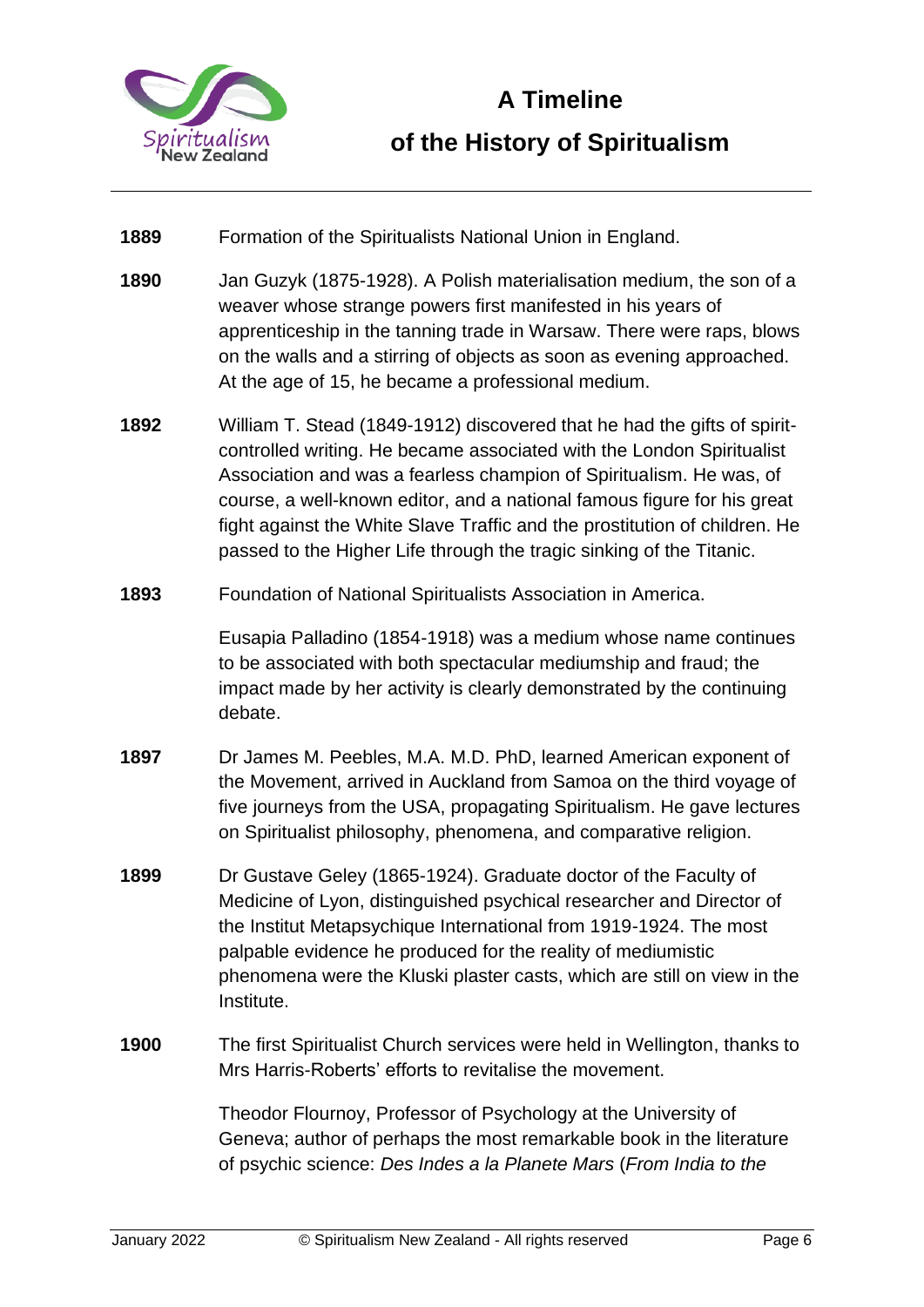

*Planet Mars*) Paris, 1900. This was the sensation of the year and the passage of time has in no way affected its unusual scientific worth or mitigated its absorbing interest. It deals with the mediumship of Mlle Helen Smith to whose circle he was first admitted in the winter of 1894-95.

- **1903** William Charles Nation commenced the publication of the *Message of Life* and it continued to be published until 1934.
- **1906** Glady Osborne Leonard (1882-1968). As often happens with many natural mediums, Mrs Leonard exhibited early signs of her sensitive nature. Mrs Leonard was one of the most thoroughly investigated mediums of the twentieth century. For more than fifty years she gave remarkable evidence of personal survival to countless sitters. Perhaps the most significant in her life was a series of sittings she gave to Sir Oliver Lodge, the renowned physicist.
- **1907** The National Association of Spiritualists of New Zealand (NZA) was formed. The first president was the parliamentarian William McLean, with W.C. Nation as vice president.
- **1911** Etta Wriedt (1859-1942). As well as voices being heard in her seances, sitters experienced luminous forms, etherealisations gliding about the room, dogs materialising and barking, flowers taken from vases and placed in the hands of the sitters, invisible fingers touching the sitters, people being rapped by the trumpet if they were hesitating to answer promptly when spoken to, luminous discs were seen to move round, sitters were often sprinkled with water and wafts of cool air were felt.

The Bang Sisters. Within the vast and marvellous records of American physical mediumship, one of the most outstanding chapters belongs to the turn of the century mediums, the Misses Elizabeth S and May E Bangs of Chicago Illinois. Their gifts included above board, independent writing in broad daylight (mostly slates) and independent drawing and painting; all forms of fully developed clairvoyance, materialisations and direct voices, but their most wondrous and spectacular phenomena was that of precipitated spirit portraits in full colour.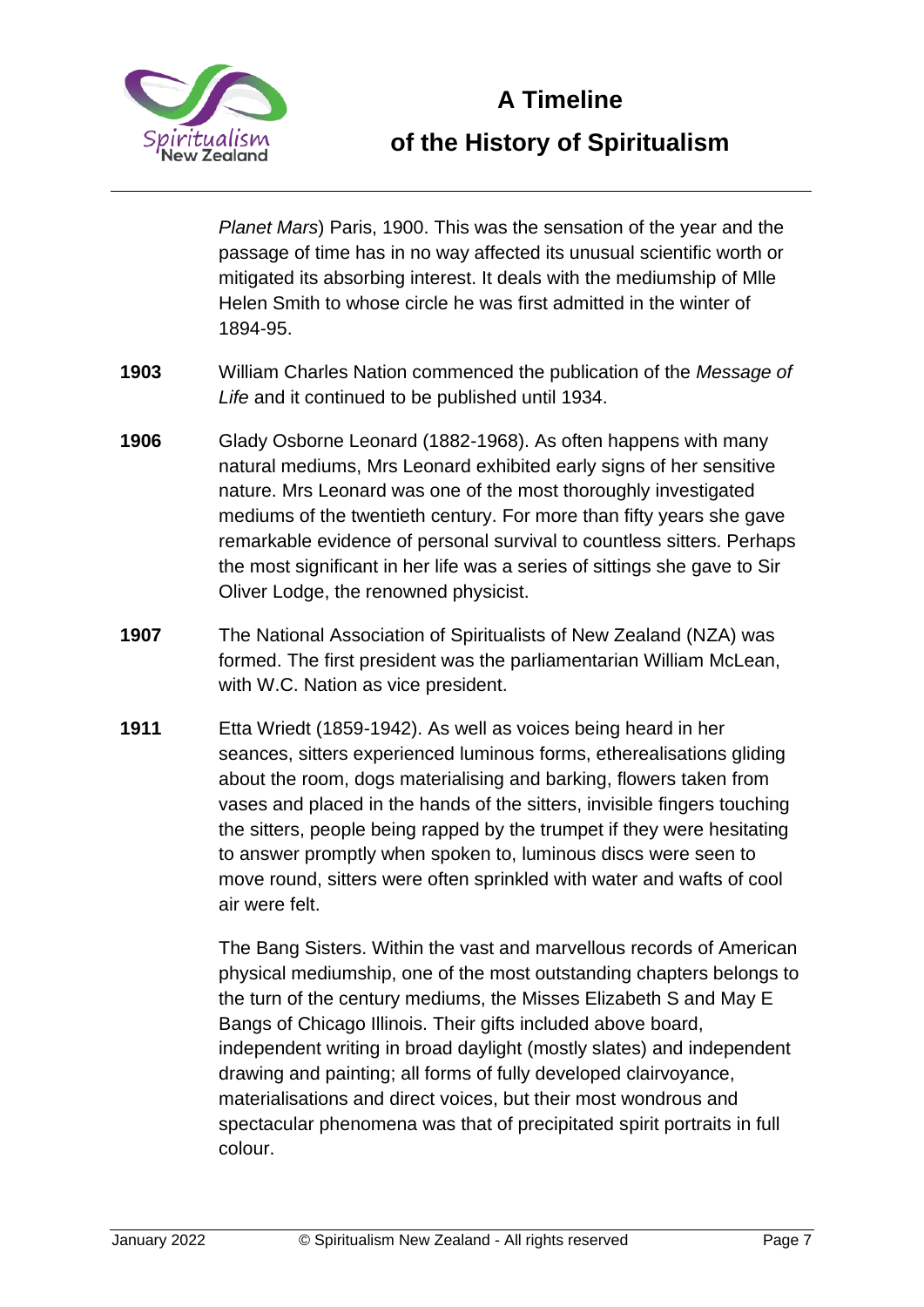

- **1914** Reflecting the growing religious aspect of Spiritualism, the New Zealand national body became the National Association of Spiritualist Churches of New Zealand (NZSC) with membership limited to churches rather than also accepting individual members as before.
- **1916** Parliamentary Campaign for the legal recognition of Spiritualism. In the United Kingdom was instituted by the Union under Ernest Oaten who was Sir Arthur Conan Doyle's tour organiser and right-hand man. In 1919 he became editor of *The Two Worlds* and was rightly recognised as a leader of Spiritualist thought. Spiritualism is indebted to him beyond measure for his unflagging efforts on its behalf.

Dr W.J. Crawford (1881-1920) whose painstaking and thorough investigations with the Kathleen Goligher Circle between 1917 and 1920 go a long way towards discovering the 'psychic' laws behind telekinesis phenomena. Crawford's conclusions are summed up in three important books: *The Reality of Psychic Phenomena* (1916); *Experiments in Psychic Science* (1919); and *The Psychic Structures in the Goligher Circle* (1921).

**1918** Sir Arthur Conan Doyle (1858-1930) proclaimed his belief in the teaching and truth of Spiritualism. Just as Andrew Jackson Davis was called the 'John the Baptist' of modern Spiritualism, Sir Arthur Conan Doyle was a prolific writer on the subject and an avid proponent.

> Sir William F. Barrett (1845-1926) published his book *On the Threshold of the Unseen*, an examination of the phenomena of Spiritualism and of the evidence for survival after death. Barrett made searching inquiries both in England and in the USA. His summing up was that there is evidence for the existence of a spirit world, for survival after death, and for occasional communication with those passed over.

John Campbell Sloan (1869-1951) a direct voice medium was investigated extensively by Arthur Findlay and whose findings were published in Findlay's book *On the Edge of the Etheric*.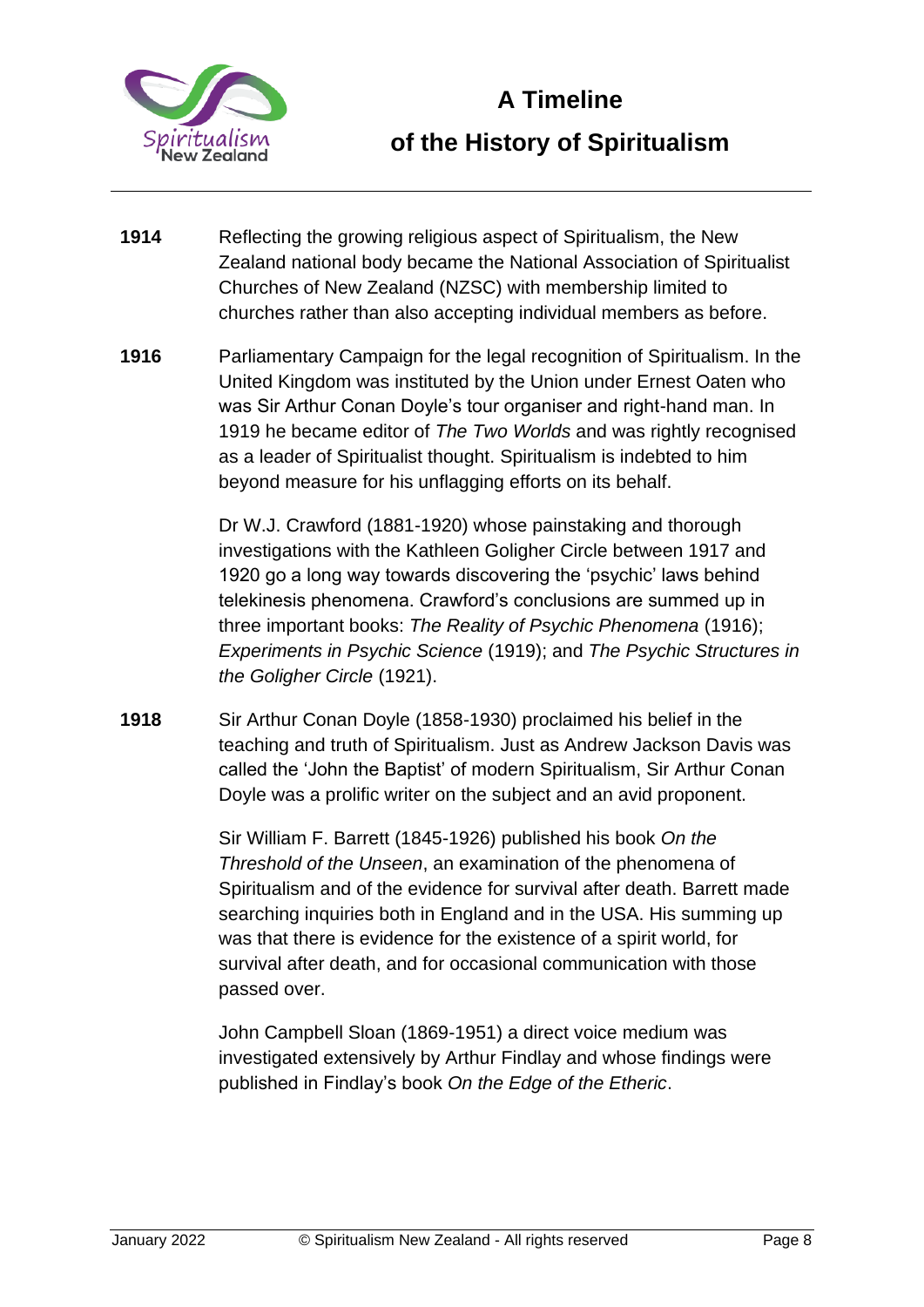

- **1919** Estelle Roberts (1889-1970). Maurice Barbanell referred to Estelle Roberts as "one of the world's greatest mediums and the possessor of nearly every psychic faculty".
- **1920** The famous British crusader Sir Arthur Conan Doyle paid a visit to New Zealand which aroused great interest. While here, he made visits to a number of centres and gave lectures which created both stimulus and direction to the Spiritualist movement.

Rev G. Vale Owen (1869-1931). A Church of England clergyman who developed spirit-controlled writing. A whole series of articles produced in this manner were published in the *Weekly Despatch* in 1920 and made a profound impression. As a consequence of this publicity, he was persecuted by his Ecclesiastical superior and resigned from the Church. He conducted lecture tours of Britain and America. His *Life Beyond the Veil* has become a Spiritualist classic.

- **1922** Horace Leaf (1886-1971). In June 1922 English medium, lecturer and author, Horace Leaf, arrived in Auckland from Sydney after an Australian tour. Like Dr Peebles, he spent a considerable time among Māori people gaining an insight into the role of Tohunga. He had a high opinion of Māori psychic and spiritual attributes.
- **1923** The first conference of the New Zealand National Association of Spiritualist Churches was convened. At this conference it was resolved to draft a Bill for presentation to Parliament.

Formation of the International Spiritualists Federation.

**1924** On 22 September, an Act of Parliament was passed forming The Spiritualist Church of New Zealand and according this organisation legal persona.

> The first exhibition of psychic art was held in New Zealand in Auckland and later the New Zealand Academy of Fine Arts accepted for hanging a number of designs drawn through the mediumship of Mrs Bertha Sinclair Burns. Mrs Burns was also the Editor of a magazine called *Aquarius* which was devoted to Spiritualism and creative thought.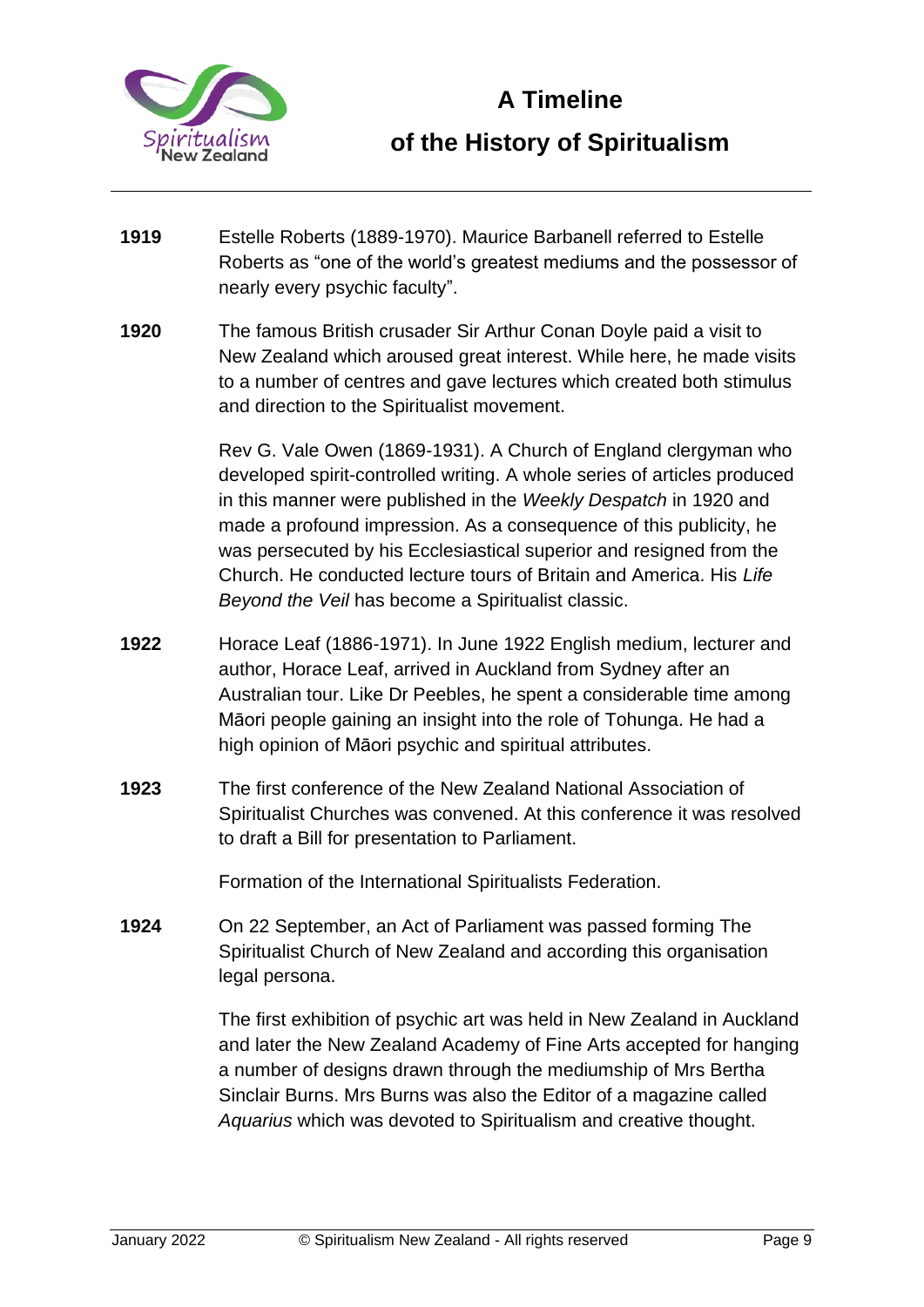

- **1930** Gordon Higginson (1918-1930) began demonstrating publicly at the age of twelve. Gordon continued to demonstrate his mediumship in churches, theatres, halls, including the Albert Hall, and astounded hundreds of thousands of people with his evidential clairvoyance. Because of the strength of his physical mediumship, many have witnessed materialised spirit forms in home circles, and also at the Arthur Findlay College of Psychic Science, where he was the principal and demonstrated his physical mediumship over many years.
- **1931-35** Arthur Findlay's trilogy O*n the edge of the Etheric*, *The Rock of Truth* and *The Unfolding Universe* was published.
- **1932** Maurice Barbanell (1902-1981) founded the *Psychic News* and was its editor for many years. Through his literary works, he brought to the public many books of a spiritual nature, and virtually and singlehandedly presented masses of unquestionable evidence of the survival of life after physical death. Maurice Barbanell was, in his own right, a first-class trance medium through which the famous teachings of 'Silver Birch' were channelled. Silver Birch was Maurice Barbanell's guide who worked with him for over 60 years, before Maurice joined him in the spirit world in 1981.
- **1934** First broadcast on behalf of Spiritualism through BBC by Ernest Oaten.
- **1936** Harry Edwards (1893-1976) probably did more than any other single Spiritualist, to permanently affect establishment attitudes (in the UK at least) towards spiritual healing.

Grace Cooke (d. 1979) was a Modern British Spiritualist medium who founded the Church of the White Eagle Lodge in 1936 under the inspiration of her Indian spirit guide, White Eagle. Cooke began her career as a Spiritualist medium in 1913 and became progressively convinced that the spiritual and philosophical aspects of Spiritualism were more important than mere evidence of survival.

**1937** Spiritualism investigated by Church of England Committee set up by the Archbishop of Canterbury, Dr Cosmo Lang. Its subsequent favourable report was suppressed but leaked to *Psychic News*.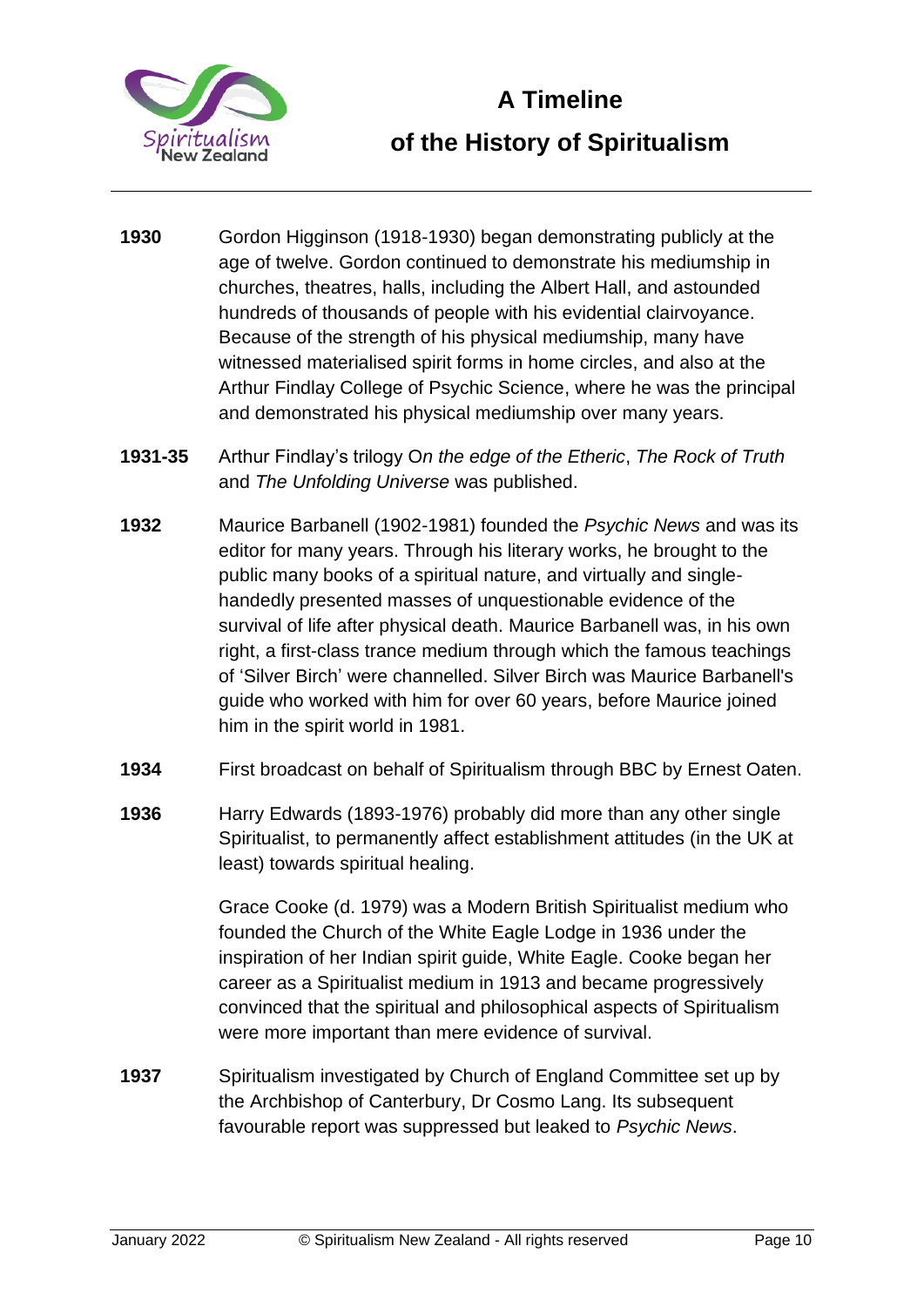

- **1944** Helen Duncan (1897-1956) was the last person arrested and tried under the Witchcraft Act in London. She was charged with conspiracy and was imprisoned for 9 months for using her psychic gifts to prove survival after death.
- **1945** Helen Hughes (1893-1967) was a superb medium who conducted countless propaganda meetings around the British Isles in times when mediumship was still subject to the antiquated and outdated UK Witchcraft and Vagrancy Act (formed in 1735).

Lord Dowding (1882-1970) came into prominence as a champion of Spiritualism after World War II. Lord Dowding was in command of the RAF during the Battle of Britain and, through a medium friend, many of the airmen who had passed over were able to give their former Chief convincing evidence of their survival. Lord Dowding spoke and wrote indefatigably on his convictions regarding the continuity of life.

- **1951** Passing of the Fraudulent Mediums Act 1951 in the UK, removing genuine mediums from the previous provisions of the Witchcraft Act 1735 and from the Vagrancy Act 1824, thereby enabling Spiritualists only and legally to practice their philosophy.
- **1957** Lillian Bailey was a deep trance medium who gave supreme survival evidence to many notable personalities in the 20th century. Kings and Princes consulted her because of her remarkable gift which allowed her spirit-self to leave its mortal shell and thus allow a communicator from the next world to take temporary control of it. In 1957 the Psychic Press published a book about her life called *Death is Her Life*.
- **1964** Stansted Hall was bequeathed to the Spiritualists' National Union by Arthur Findlay to be used as a College for the advancement of Psychic Science. The Arthur Findlay College was opened in 1966.
- **1974** Harold Sell, in recognition of his knowledge and experience of Spiritualism was commissioned by the Spiritualist Church of New Zealand to write a publication called *A Guide to Modern Spiritualism*.
- **1976** Wayne Dyer (1940-2015) was an American self-help author and a motivational speaker. His first book *Your Erroneous Zones* is one of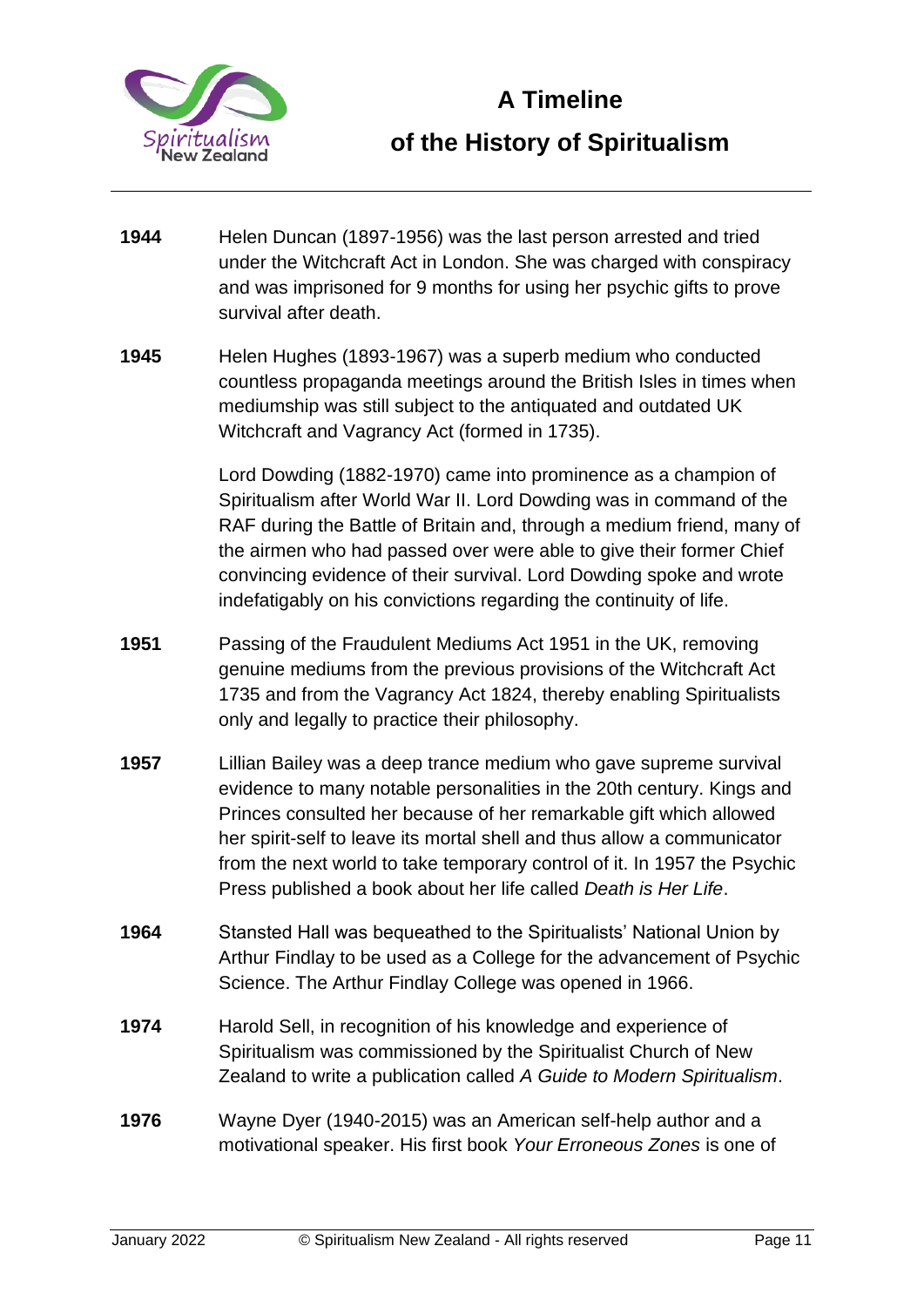

the best-selling books of all time, with an estimated 35 million copies sold to date.

- **1980's** Ron Gibbs published the spiritual publication the NZ Psychic Gazette.
- **1980** Doris Stokes (1920-1987) published her first book Voices in my Ear.
- **1981** In NZ, a new Summary Offences Act was passed which finally removed the old fortune-telling section in favour of one that penalised only "acting as a medium with intent to deceive" or one who "with intent to deceive, purports to act as a Spiritualist medium…"
- **1984** Louise Lynn Hay (1926-2017) was an American motivational author and the founder of Hay House. She authored several New Thought self-help books, including *You Can Heal Your Life*.
- **1987** The Harmonic Convergence is the name given to the world's first synchronised global peace meditation, which occurred on 16/17 August 1987. This event also closely coincided with an exceptional alignment of planets in the Solar System.
- **1989** Betty Shine (1929-2002) wrote her first book *Mind to Mind*. She was guided by a spirit voice from the age of two onwards, but the bulk of her work in adulthood was done privately, in one-to-one consultations. She was not greatly interested in giving clairvoyant demonstrations.
- **1990** The movie 'Ghost' was produced in which a medium's help is used to stop someone being killed. This was one of the first spiritual movies that helped to open the path to a wider acceptance of Spiritualism.
- **1991** Archie Roy (b1924) is a Founder member of PRISM (Psychical Research Involving Selected Mediums), an organisation devising scientific experiments, using mediums, to give evidence of survival. He has lectured in many countries, been an invited speaker for NATO Scientific Division, edited journals and newspapers, investigated haunted houses and haunted people.
- **1995** For many years the Roman Catholic Church has been carrying out scientific experiments with their own mediums. One of the most competent theologians of the Vatican, Father Gino Concetti, writing in the *Osservatore Romano*, the daily paper of the Holy See, says that